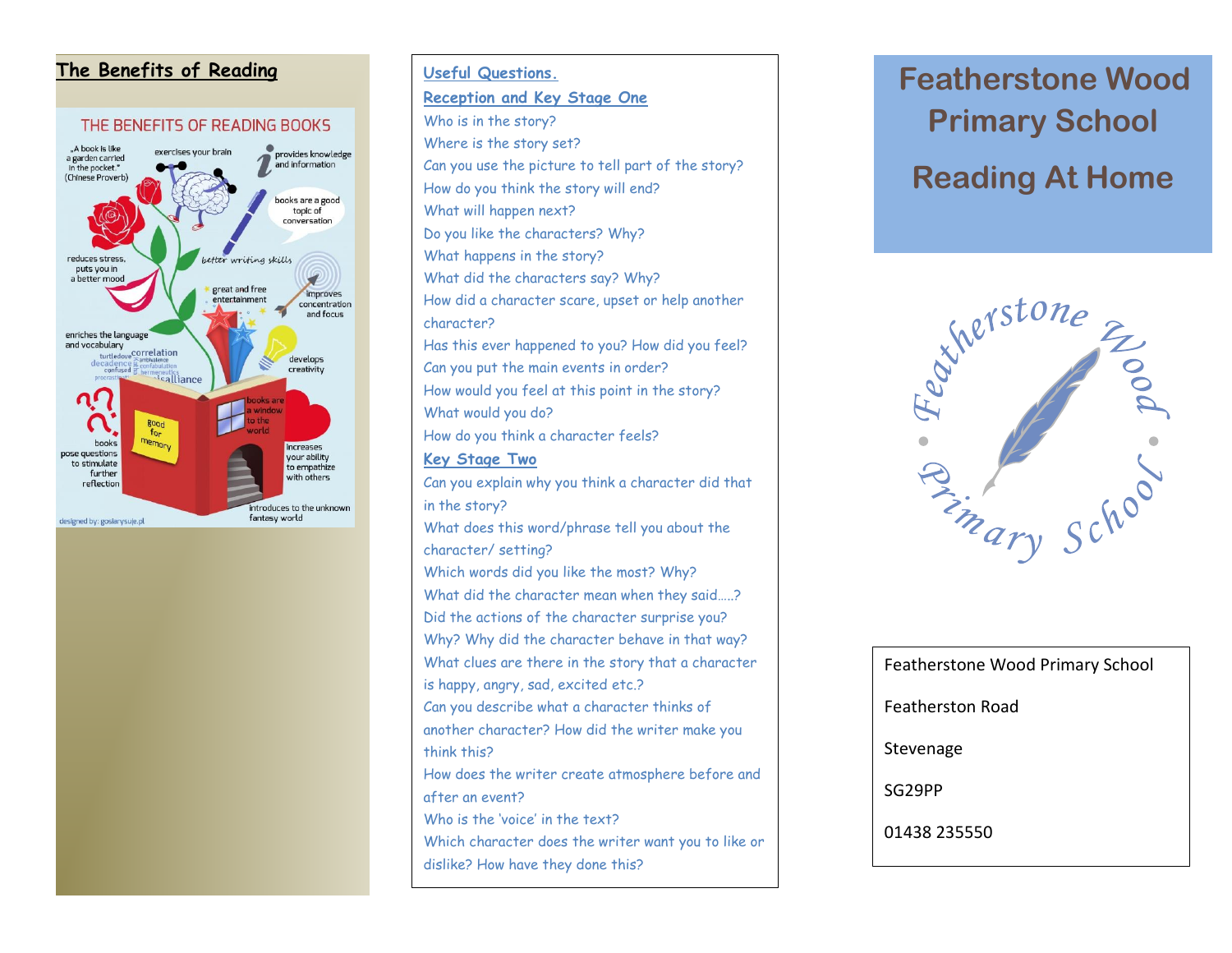#### Dear Parents and Carers

At Featherstone Wood Primary School we consider reading to be of great importance and the key to many aspects of learning.

In school your child will experience a wide range of reading opportunities which include:

- · independent reading
- Daily phonics session
- quided reading (Teacher or Teaching Assistants working with a group or class to develop particular reading skills)
- shared text work in Literacy lessons
- comprehension activities
- research (using ICT/ reference books)

Some of these may happen in the Literacy/ Guided Reading session but equally, the children may have these opportunities through any of the other subjects.

This leaflet is designed to help you help your child at home. You may find it useful for home learning. If you would like any further help with your child's reading please make a note of it in their homeschool diary.

#### **Reading At Home**

At Featherstone Wood we expect your child to read every night. Your child can read:

- Their reading book from school
- A reading book from home
- · A book set on their Bug Club account.
- · Magazines or comics

# **How you can support your child's reading at**

#### **home.**

- $\checkmark$  Reading should be enjoyable. Find a comfortable place to read, be patient and praise often
- $\checkmark$  Make reading a daily routine
- Listen to your child read aloud daily for about 10 minutes
- Read to your child, regularly enjoying books together and modelling to them how an expert reads

Books shouldn't be daunting, they should be funny, exciting and wonderful; and learning to be a reader gives a terrific advantage."

- Roald Dahl



#### **Home-School Diary**

All children in the school are given a home-school diary. We ask the children to bring their diary into school every day with their reading book. The staff will record in their diary when they have worked with your child on a specific reading activity. We also ask parents to sign and date when you hear your child read at home. If you wish to make a comment when you hear your child read there is space for this also.

#### **Guided Reading**

Each week the children work with the teacher on a Guided Reading activity. This is a planned lesson giving the teacher opportunity to teach or practice the relevant reading skills for your child's ability. We use this session to teach different reading strategies, hear

your child read and ask questions to ensure their understanding of the text.

### **Bug Club Phonics**

At Featherstone Wood, we use Bug Club to teach phonics. Children have been given their own Bug Club account which they can access at home and reinforce the learning from school. Your child's teacher will set your child activities and reading books linked to their phonics learning in school.

#### **Bug Club Reading**

Bug Club provides reading books for all year groups as well as spelling and grammar activities. Please use these exciting resources at home and record your child's experiences in their Home- school diaries.

You will find your child's log in at the front of their Home-school Diary.

Books will be allocated to your child on Bug Club according to their reading levels. These books will appear in the 'My Stuff' area of their personal homepages.



Throughout the books there are quiz questions for your child to complete. When your child has finished all the quiz questions in a book, he or she will earn 'Active Learn Coins'. Your child can use

the coins to 'buy' a reward in one of the many reward schemes. The answers to the quiz questions will be sent back to our teacher site so that we can see how your child is progressing. We will also be able to assign more books for your child to read if the virtual book bag is running low.

When your child has finished a book, it will move to 'My Library'. Children can read these books again if they want to, or they can choose new books from 'My Stuff'.